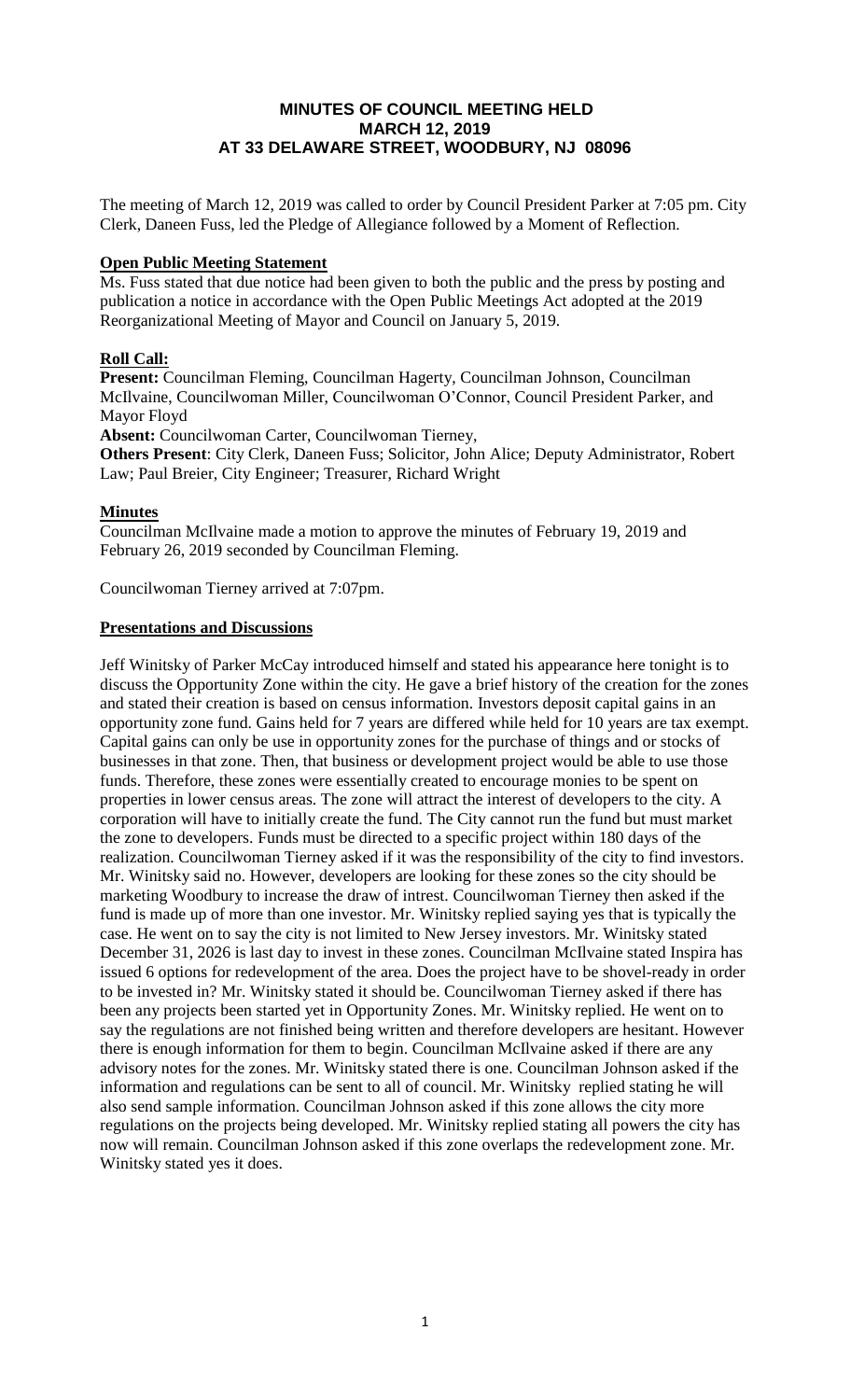Councilman Hagerty thanked Mr. Winitsky for coming out and stating council will see him again as this is a large investment. Councilman Hagerty went on to clarify this is private money and we need to clarify and promote why investors should come to Woodbury. He stated the city has no control over Inspira or investors. However, we can showcase what the City has to offer. Councilman Hagerty stated he is hoping the City can take advantage of this opportunity. Councilman Fleming asked when the 180 day period starts. Mr. Winitsky stated the 180 day period is not relevant to when money is invested. Mayor Floyd stated NJ.gov has a 'frequently asked questions' article regarding opportunity zones. Council thanked Mr. Winitsky for coming out.

## **Open to the Public for Agenda Items**

Councilman Fleming made a motion to open the floor to the public, seconded by Councilman Johnson. Motion approved by a unanimous voice vote.

Seeing no one, Councilman Johnson made a motion to close the floor to the public, seconded by Councilman Hagerty. Motion approved by a unanimous voice vote.

#### **Resolutions, Ordinances and Committee Reports**

# **Finance & Public Safety**

**ORDINANCE NO. 2305-19** AN ORDINANCE OF THE MAYOR AND COUNCIL OF THE CITY OF WOODBURY, COUNTY OF GLOUCESTER, STATE OF NEW JERSEY AMENDING CHAPTER 125 ENTITLED "MERCANTILE LICENSES" OF THE CODE OF THE CITY OF WOODBURY *Tonight is the first reading, the public hearing is scheduled for March 26, 2019* Councilman Fleming presented the above titled Ordinance on first reading. The City Clerk read the title of the Ordinance. On motion of Councilman Fleming, seconded by Councilwoman Tierney. Councilman Fleming stated in Clementon the mercantile license goes before the planning board. He asked if the ordinance can be adopted by title only in order to allow adjustments to be made to this ordinance. Discussion was held in regards to what is currently required for an individual to obtain a license. Ordinance No. 2305-19 was adopted on first reading by title only with a unanimous voice vote.

**RESOLUTION NO. 19-72** RESOLUTION OF THE CITY COUNCIL OF THE CITY OF WOODBURY, COUNTY OF GLOUCESTER, APPOINTING ALTERNATE RECORDS CUSTODIAN FOR THE CITY OF WOODBURY POLICE DEPARTMENT Councilman Fleming presented the above titled resolution. The City Clerk read the title of the resolution. On motion of Councilman Fleming, seconded by Councilwoman Tierney, Resolution No. 19-72 was adopted by a unanimous voice vote.

**RESOLUTION NO. 19-73** RESOLUTION OF THE CITY COUNCIL OF THE CITY OF WOODBURY REQUESTING THE MODIFICATION OF A BUS STOP LOCATION TO THE NJ DEPARTMENT OF TRANSPORTATION Councilman Fleming presented the above titled resolution. The City Clerk read the title of the resolution. On motion of Councilman Fleming, seconded by Councilwoman Tierney. Discussion was held in regards to the change in location. Clarification was requested as to where the stop was being moved. On motion of Councilman Fleming, seconded by Councilwoman O'Connor Resolution No. 19-73 was tabled by a unanimous voice vote.

**RESOLUTION NO. 19-74** RESOLUTION OF THE CITY COUNCIL OF THE CITY OF WOODBURY TO APPROVE THE SUBMISSION OF A GRANT APPLICATION AND TO EXECUTE A GRANT AGREEMENT WITH THE NEW JERSEY DEPARTMENT OF TRANSPORTATION FOR THE 2019 LOCAL AID INFRASTRUCTURE FUND PROJECT HEREINAFTER KNOWN AS SOUTH GIRARD STREET RESURFACING Councilman Fleming made a motion to table Resolution 19-74, seconded by Councilman Johnson. Motion was approved by a unanimous voice vote.

**RESOLUTION NO. 19-75** RESOLUTION OF THE CITY COUNCIL OF THE CITY OF WOODBURY TO ADOPT EMERGENCY TEMPORARY APPROPRIATIONS FOR THE YEAR 2019 Councilman Fleming presented the above titled resolution. The City Clerk read the title of the resolution. On motion of Councilman Fleming, seconded by Councilwoman Tierney, Resolution No. 19-75 was adopted by a roll call vote resulting in the following.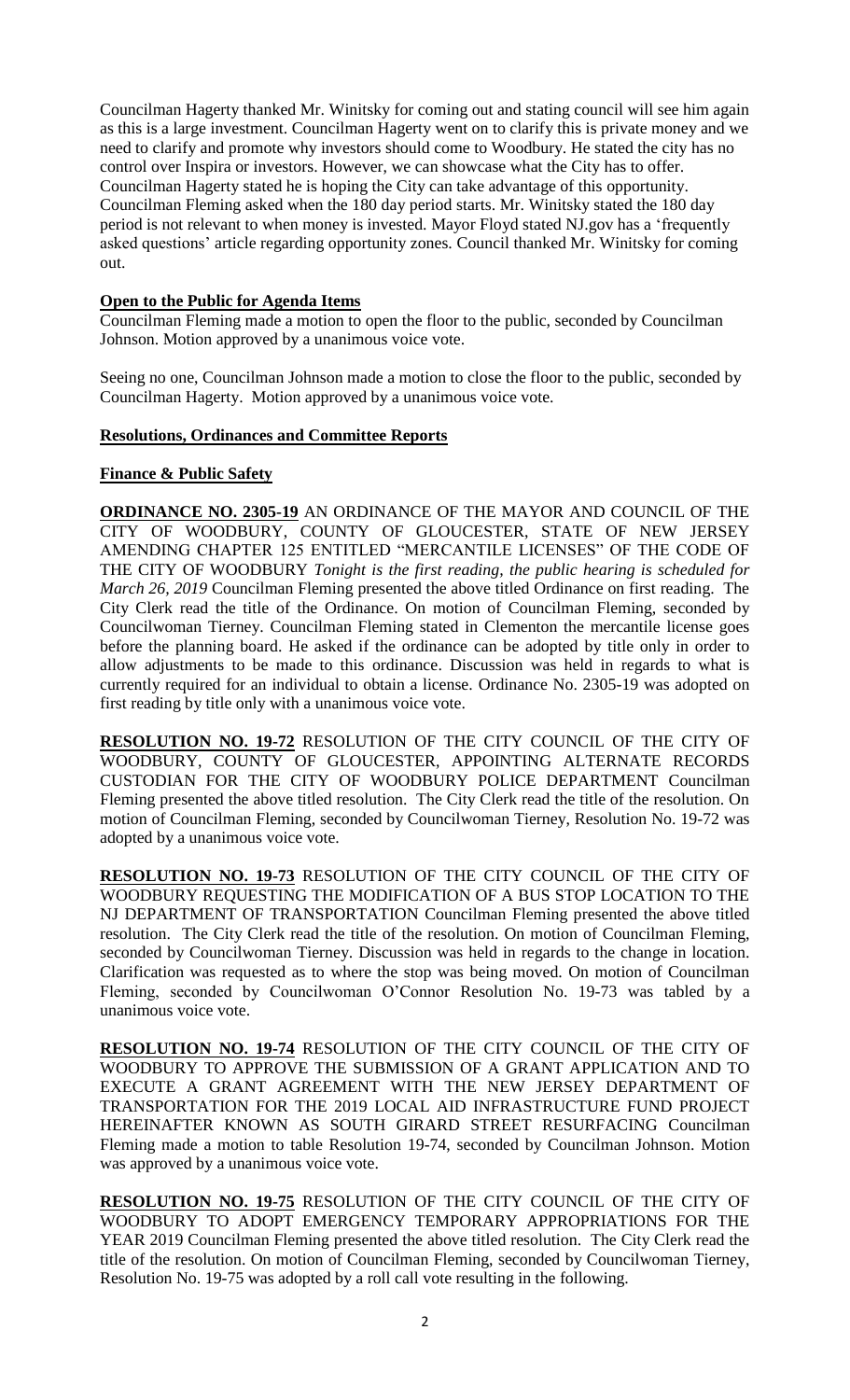Ayes 9 Councilman Fleming, Councilman Hagerty, Councilman Johnson, Councilman McIlvaine, Councilwoman Miller, Councilwoman O'Connor, Councilwoman Tierney, Council President Parker

Nays 0

Absent 1 Councilwoman Carter

**RESOLUTION NO. 19-76** RESOLUTION OF THE CITY COUNCIL OF THE CITY OF WOODBURY AUTHORIZING THE TRANSFER OF APPROPRIATIONS IN THE LOCAL BUDGET OF THE CITY OF WOODBURY FOR THE FISCAL YEAR 2018 Councilman Fleming presented the above titled resolution. The City Clerk read the title of the resolution. On motion of Councilman Fleming, seconded by Councilwoman O'Connor, Resolution No. 19-76 was adopted by a roll call vote resulting in the following.

Ayes 9 Councilman Fleming, Councilman Hagerty, Councilman Johnson, Councilman McIlvaine, Councilwoman Miller, Councilwoman O'Connor, Councilwoman Tierney, Council President Parker

Nays 0

Absent 1 Councilwoman Carter

**RESOLUTION NO. 19-77** RESOLUTION OF THE CITY COUNCIL OF THE CITY OF WOODBURY AMENDING THE BYLAWS OF THE AGREEMENT BETWEEN THE CITY OF WOODBURY AND THE COUNTY OF GLOUCESTER REGARDING THE WOODBURY MUNICIPAL ALLIANCE Councilman Fleming presented the above titled resolution. The City Clerk read the title of the resolution. On motion of Councilman Fleming, seconded by Councilwoman Tierney, Resolution No. 19-77 was adopted by a unanimous voice vote. Councilman Johnson asked for clarification on the origin of this Resolution. Mr. Wright replied stating the state of New Jersey adjusted the wording for the Municipal Alliance which now must be adopted within the municipalities.

# **Vouchers**

Councilman Fleming made a motion to adopt the vouchers as presented and certified seconded by Councilwoman Tierney. Motion approved by a unanimous voice vote.

# **Reports:**

Councilman Fleming stated the budget will be on the agenda next month. He stated Rich Wright has been working diligently to meet the timelines.

Councilman Hagerty gave a comparison report for the Property Maintenance Committee. He stated in 2018 from January to February, one Notice of Order and one hundred nineteen housing inspections were done. This year from January to February, twenty one court notices, fourteen towing instances, and 140 housing inspections were completed. Also the number of Certified Abandoned Properties went from 40 to 4. Mr. Leech thanked Officer Pitzo, Mr. Miller and the new part-timers in city hall for all of their hard work in making these things happen. Councilwoman Miller stated she went to Evergreen School during their laser night black history assembly and she was very impressed. Community Development project team held a meeting last night. Jared is in the process of putting a survey together to assess the needs and wants of the residents.

Councilman Johnson stated the ADHOC for poverty met at Charlie browns. He thanked those attending for their honest conversations. He stated the concerns discussed should be included in the city's redevelopment plan. Councilman Johnson thanked all those who were able to attend. Councilwoman O'Connor stated Watch Over Woodbury is available to residents and businesses as an affordable and effective security measure.

Councilwoman Tierney stated the Gather Steering Committee met with city organizers and will be meeting again on March  $20<sup>th</sup>$  at 6:30 in the Main Street Office. She stated they are currently looking to get a marketing plan out for the Gather.